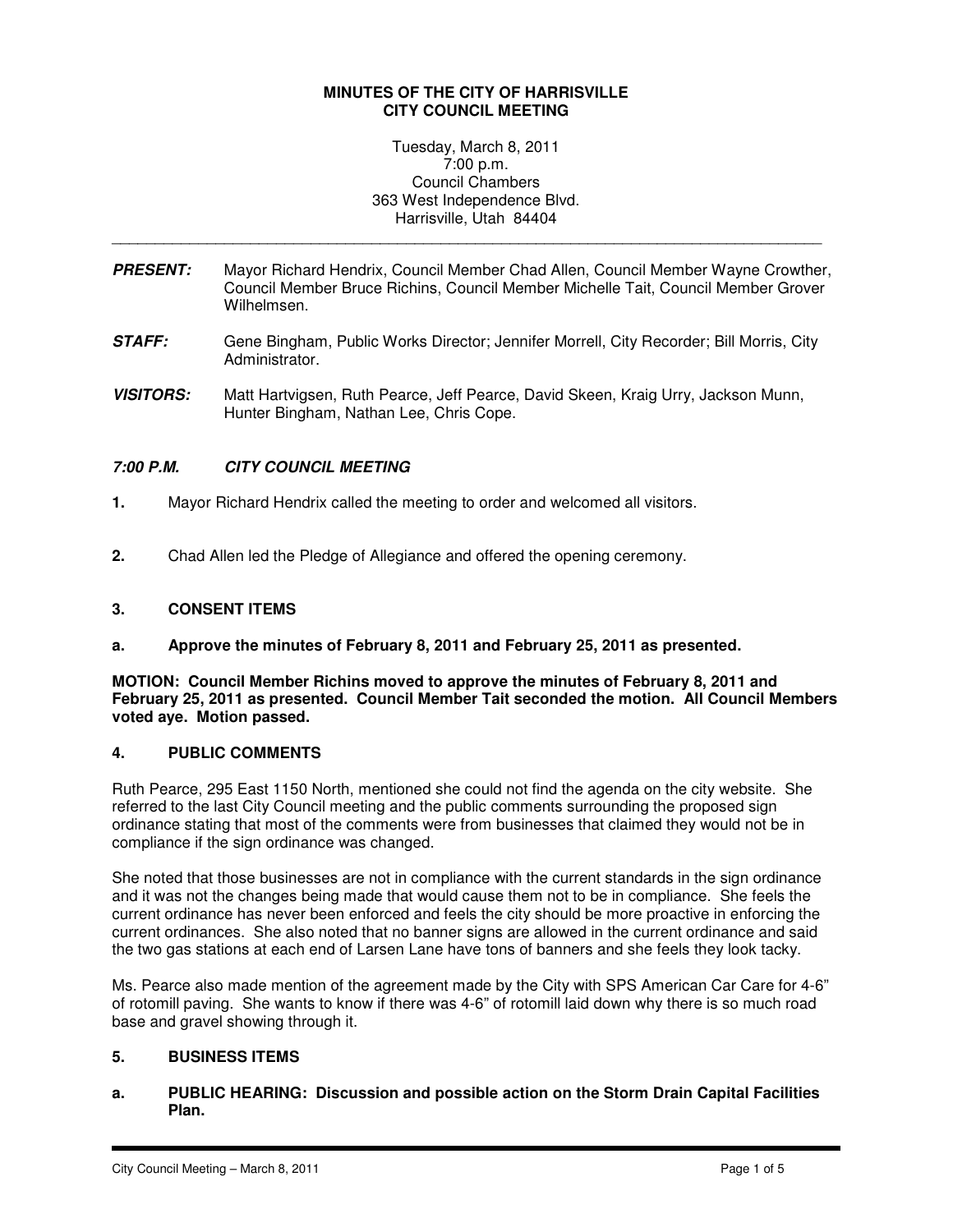Matt Hartvigsen from Jones & Associates presented the study. He said tonight's purpose was to review the draft that has been compiled, receive input from the public and Council Members, and decide how to incorporate appropriate comments into the final draft. He pointed out that the Council has to adopt a capital facilities plan in order to impose an impact fee. This plan includes a list of the capital facility projects that need to be completed for the storm drain system.

He said it also includes associated calculations for the recommended impact fee and noted they have recommended a maximum and minimum impact fee. He said there is some extra capacity in the system for future development. Mr. Hartvigsen pointed out that if the City wants to recover costs for existing capacity in the system then we should charge the higher fee; if we want to be developer friendly and allow developers to connect on without recovering the cost we would charge the lower fee. He said there is no obligation to charge an impact fee at all but it is sound economic practice to have those who create an impact on the system pay a fee.

Mr. Hartvigsen said they are recommending an impact fee somewhere between the lower range of \$0.49 per square foot of hard surface and the upper range of \$.069 per square foot of hard surface. Mayor Hendrix asked what the impact fee is now. Gene Bingham, Public Works Director, replied that it is currently \$0.93 per square foot for new construction and \$0.60 for post construction projects. Mr. Hartvigsen said there are currently fewer projects that need to be constructed so the impact fee would go down.

Mr. Hartvigsen addressed the question of whether to charge impact fees on residential redevelopment of property. He said residents pay an impact fee and then decide later to add an addition, RV pad, or additional hard surfacing on their property which increases the impact on the storm drain system. Mr. Hartvigsen is proposing that the impact fee residents are charged be an average ERU as it is hard to determine who will have more or less impact than the "average". He said they have already paid for their equivalent impact on the system so we would not want to charge them a further fee.

He also noted that on commercial development we charge a fee specific to a commercial developments hard surface. Mr. Bingham added that commercial development adds 80-90% of runoff compared to residential development which is 30-40% of the runoff.

Mr. Hartvigsen also brought attention to section 4.4 – Spending and Encumbering Impact Fees. He said the law requires we spend the impact fee or encumber it within a six year time frame. In the six year time frame the city is obligated to show that the money collected was spent on a qualifying project or return it. It is very important to have a good record keeping system to show how impact fees were collected, who paid them, and when they were spent.

Mr. Hartvigsen explained that the purpose of tonight's meeting is to gather feedback from the City and from residents and to look at the study and see if it matches the City's goals and desires. He said any comments received tonight will be incorporated into the final document. The plan will then be adopted and a waiting period of 90 days will occur before the new fees can be collected.

Council Member Allen asked what other cities are charging for their impact fees. Mr. Hartvigsen explained that other cities charge about what we are currently charging but stressed that the impact fee needs to be lowered because the backbone structure that carries water throughout the city is in good shape.

Council Member Allen questioned why they were suggesting we lower the fee. Mr. Hartvigsen reiterated that the study shows it should not be as high as it is and the City is required to lower it based on the new study. He discussed how the impact fee is calculated based on projects that will need to be completed once the City is complete and built out. He said they divide the costs of those projects between the projected numbers of new people that come into the City. A change in housing density from the Planning Commission, either higher or lower, would raise or lower the impact fee. He said the land use plan is used to calculate the fee.

Mr. Bingham also explained that the more projects the City completes the more the impact fee will decrease; mentioning all of the capital projects have been done on the sewer. He said we are currently at a negative \$21,000 balance but once that money has been recouped we can no longer charge an impact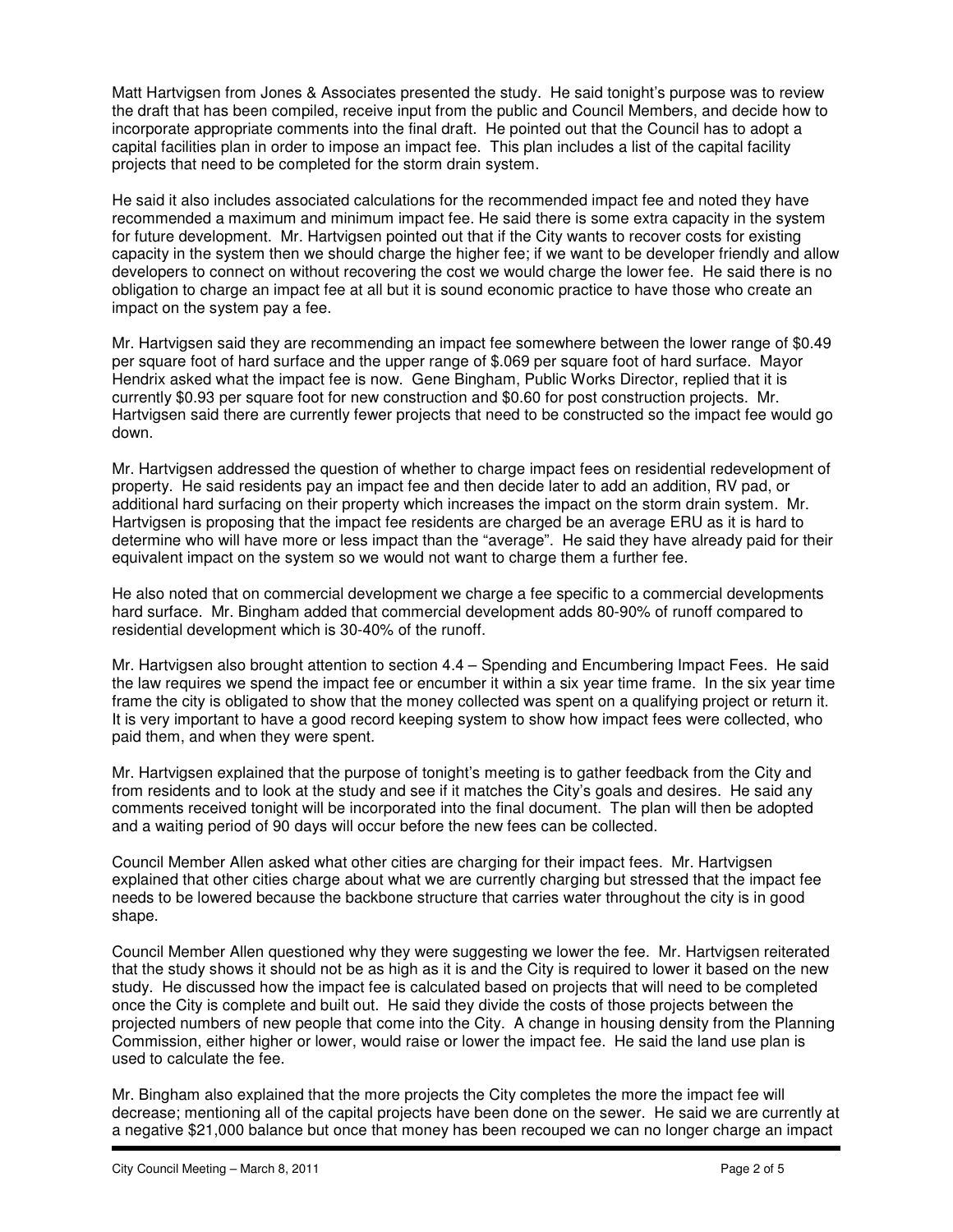fee for sewer. He also mentioned that one of the projects was partially funded with money from North Ogden City and Weber County because there were several parcels that utilized the basin making it a regional project. This contributes to the decrease in the impact fee.

#### **MOTION: Council Member Crowther motioned to open the public hearing for discussion and possible action on the Storm Drain Capital Facilities Plan. Council Member Wilhelmsen seconded the motion. All Council Members voted aye. Motion passed.**

David Skeen, who owns the property at 2458 North Hwy 89, would like to see the City maintain the higher impact fee to take care of more drainage situations within the City. He sees quite a few wet areas in Harrisville that are going to take a bit to drain if they have hard surface. He felt Jones & Associates did a good job with the study. He identified his property on the map and the proposed storm water projects. He asked if right of ways have been purchased for the projects shown in the study. Council Member Crowther said an easement will be put in for those projects when the property is developed.

Mr. Skeen discussed the slope of the road on 750 West near his property and some of his concerns about drainage. He said he has water up to a foot deep, an engineer's study says he is taking 38 acres of water, his private storm drain has water coming up out of the sump pump, and his barn on high ground has water flooding all the stalls. His concern tonight is that the higher impact fee be kept to take care of drainage issues. Mr. Skeen also stated that his legal representation feels he is taking a lot of water that he does not need to be taking and said there are potential buyers for his land but it needs to be drained.

## **MOTION: Council Member Richins motioned to close the public hearing on the Storm Drain Capital Facilities Plan. Council Member Crowther seconded the motion. All Council Members voted aye. Motion passed.**

Mr. Bingham addressed the remarks made by Mr. Skeen. He discussed the drainage issues that historically have been associated with that area of town and with Mr. Skeen's property. He said the best thing they can come up with is to discharge it into Six Mile Creek. However, there is a concern because the only ditch they could drain into is at 2550 North which is outside of the City limits. Mr. Bingham reported that he has seen people over the years bringing in fill to try and push the water back. He is not sure if this has added to the problem or not but agrees it is a landlocked area.

Council Member Richins asked if Project No. 1 was on the storm drain plan last year. Mr. Bingham said it was on the map last year and was an extension of what was done on 750 West. He said it will give people another option for drainage.

Mayor Hendrix asked if maintaining the current impact fee rate was legal. Mr. Hartvigsen explained that the impact fee law does not allow that. He said cities typically use their storm water utility fee to fix existing problems such as the one described by Mr. Skeen and emphasized that you cannot use impact fees to fix something that is already broken. Mr. Morris asked Mr. Hartvigsen if he accounted for the increase in construction costs on the project cost estimates. Mr. Hartvigsen said he did and acknowledged that he had some liberty to adjust the project costs but it would need to be defendable. He also reminded the Council that the impact fee can be escalated on an annual basis for inflation based on the Building Cost Index.

Council Member Crowther asked Mr. Hartvigsen about future cost analysis. Mr. Hartvigsen said that is what the annual escalation is for and added that this is a dynamic document the City should come back to every 4-5 years to reevaluate the plan. Mr. Bingham also added that you may have some impact fees come in but not enough revenue to complete a project. He said it is a balancing act of spending the money and justifying the expense. Mr. Hartvigsen commented that he thinks the City will struggle to spend fees during slow growth periods and noted that the scope of a project can change as well.

Mr. Hartvigsen wanted to clarify the difference between ground water and storm water. He said they are related but you need to separate ground water from storm water when you look at this report. He said people will have high ground water but not necessarily a problem with the storm drain system. Council Member Richins asked about Project No. 20 – Pennsylvania Project. Mr. Hartvigsen said that project has been taken off because it was completed. Council Member Richins asked if there was a better way to number the projects to show the order of when they would be completed. Mr. Bingham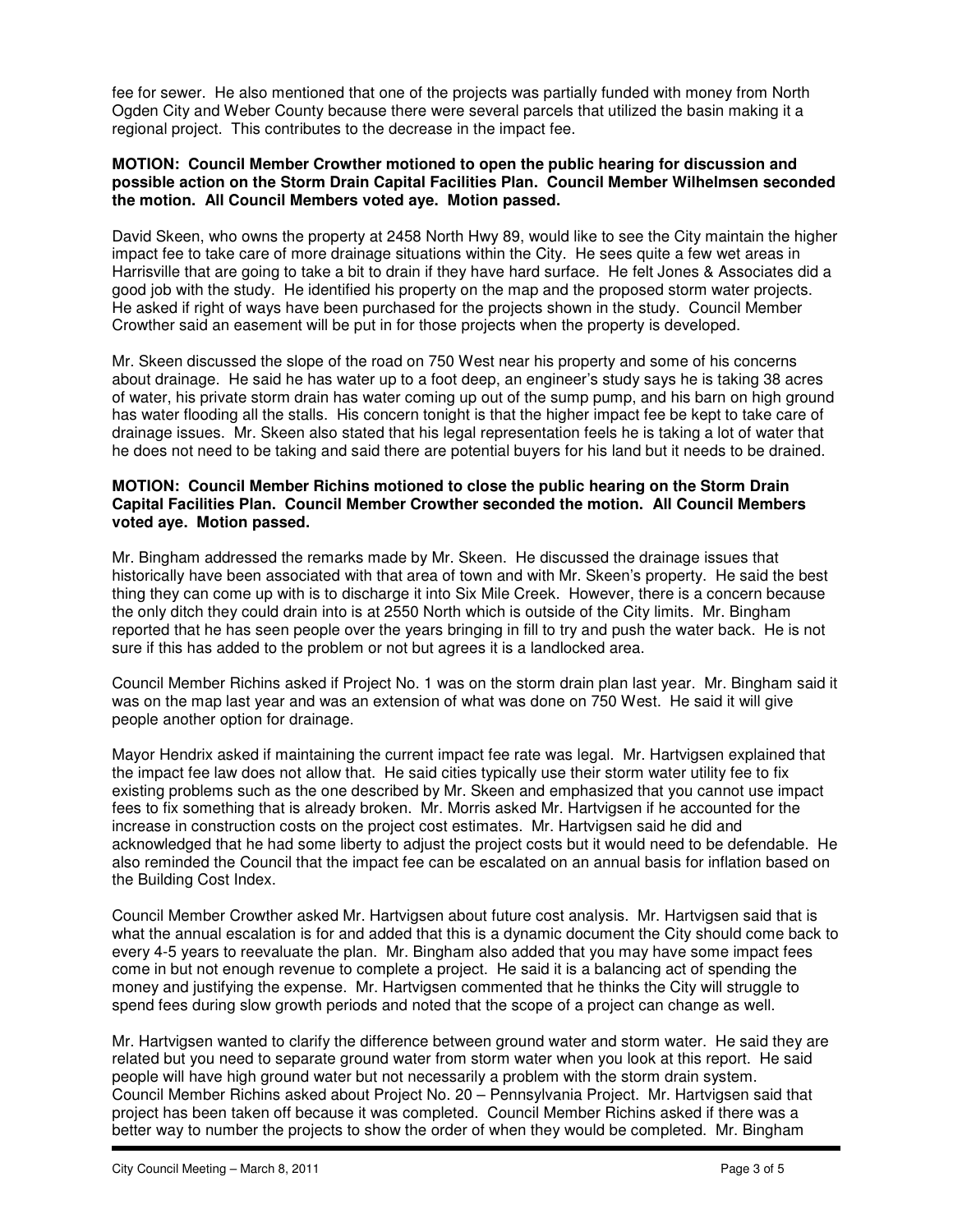reminded the Council that he presented something last January showing the projects for the next three years. He said the projects in the plan are not in order by priority but said Project No. 11 is next.

## **MOTION: Council Member Allen motioned to table approval of the Storm Drain Capital Facilities Plan to the next meeting on March 22nd with the changes as noted. Council Member Wilhelmsen seconded the motion. All Council Members voted aye. Motion passed.**

## **b. PUBLIC HEARING: Discussion and possible action on the Impact Fee Study.**

## **MOTION: Council Member Crowther motioned to open the public hearing for discussion and possible action on the Impact Fee Study. Council Member Tait seconded the motion. All Council Members voted aye. Motion passed.**

Chris Cope, 2460 N 750 W, said she liked the idea not to assess impact fees on those who add to their property. She said she was assessed a storm drain impact fee for a small greenhouse she built on her property even though she does not have storm sewer on her property. She expressed her appreciation that the City was doing away with it as she felt it was unfair.

Mr. Bingham reiterated that the impact fee for additions, accessory buildings, etc… has been done away with.

**MOTION: Council Member Richins motioned to close the public hearing on the Impact Fee Study. Council Member Crowther seconded the motion. All Council Members voted aye. Motion passed.** 

**MOTION: Council Member Wilhelmsen motioned to table approval of the Impact Fee Study to the next meeting on March 22nd with the changes as noted. Council Member Allen seconded the motion. All Council Members voted aye. Motion passed.** 

#### **c. Discussion and possible action on Spring 2011 crack seal projects.**

Gene Bingham discussed the crack seal project and the amount of water damage that is done to a road. He told the Council that he is seeking approval of the annual spring crack seal. He has solicited three bids and would like to get it done as soon as possible.

Council Member Crowther asked which roads would be done. Mr. Bingham said there are projects across the entire city including all of Harrisville Hollow, Larsen Lane, North Street, some places in Majestic View subdivision, Colonies subdivision, and Wildflower subdivision. He said they will also do the parking lots at the cabin, City offices, and Independence Park. Council Member Crowther asked if those roads were under warranty. Mr. Bingham explained that all the roads they are sealing have been accepted by the city.

#### **MOTION: Council Member Crowther moved to award the Spring 2011 crack seal services to Post Asphalt Paving for \$21,250. Council Member Wilhelmsen seconded the motion. All voted aye. Motion passed.**

#### **6. PUBLIC COMMENTS**

None.

#### **7. MAYOR/COUNCIL FOLLOW UP**

Mayor Hendrix asked Council Members to notify Jennifer Morrell if they are planning to go to the ULCT Mid-Year conference. He also asked them to come to the next meeting at 6:30 to have pictures taken for the web site.

Council Member Wilhelmsen said totals for Heritage Days are in. He said they worked hard to come into budget and would like to account for the overtime expense of police and public works their budget this year. Mayor Hendrix said things have improved. Council Member Wilhelmsen said they would keep working at it and discussed how they paid for the book last year.